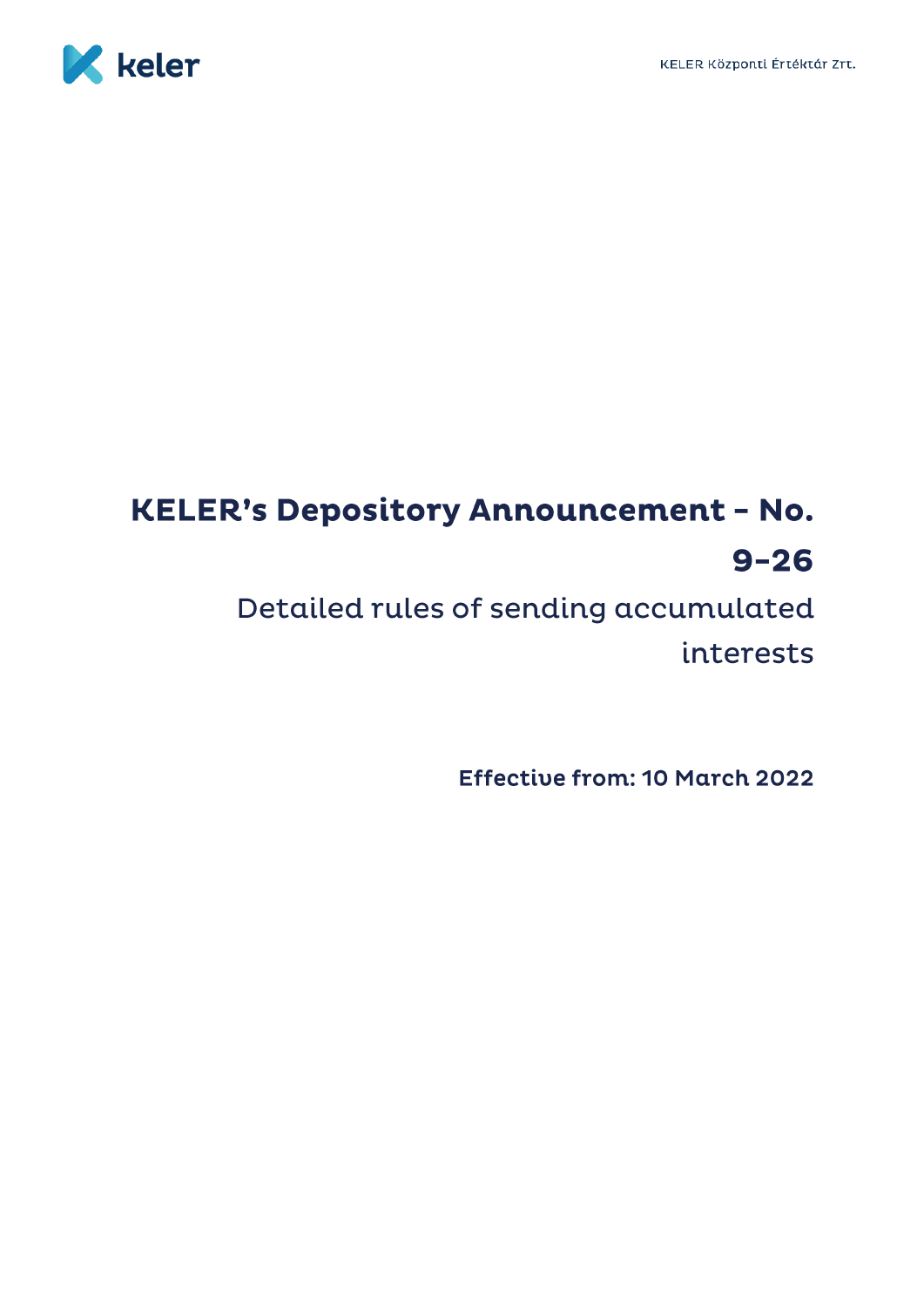

# **Contents**

| 3.1. | Provision of accumulated interest data as a condition for settlement of regulated market |
|------|------------------------------------------------------------------------------------------|
| 3.2. | Sending interest rate data to settle a BSE auction transaction 4                         |
| 3.3. |                                                                                          |
| 4.1. |                                                                                          |
| 6.1. |                                                                                          |
| 6.2. |                                                                                          |
| 6.3. |                                                                                          |
| 6.4. |                                                                                          |
| 6.5. |                                                                                          |
| 6.6. |                                                                                          |
| 6.7. |                                                                                          |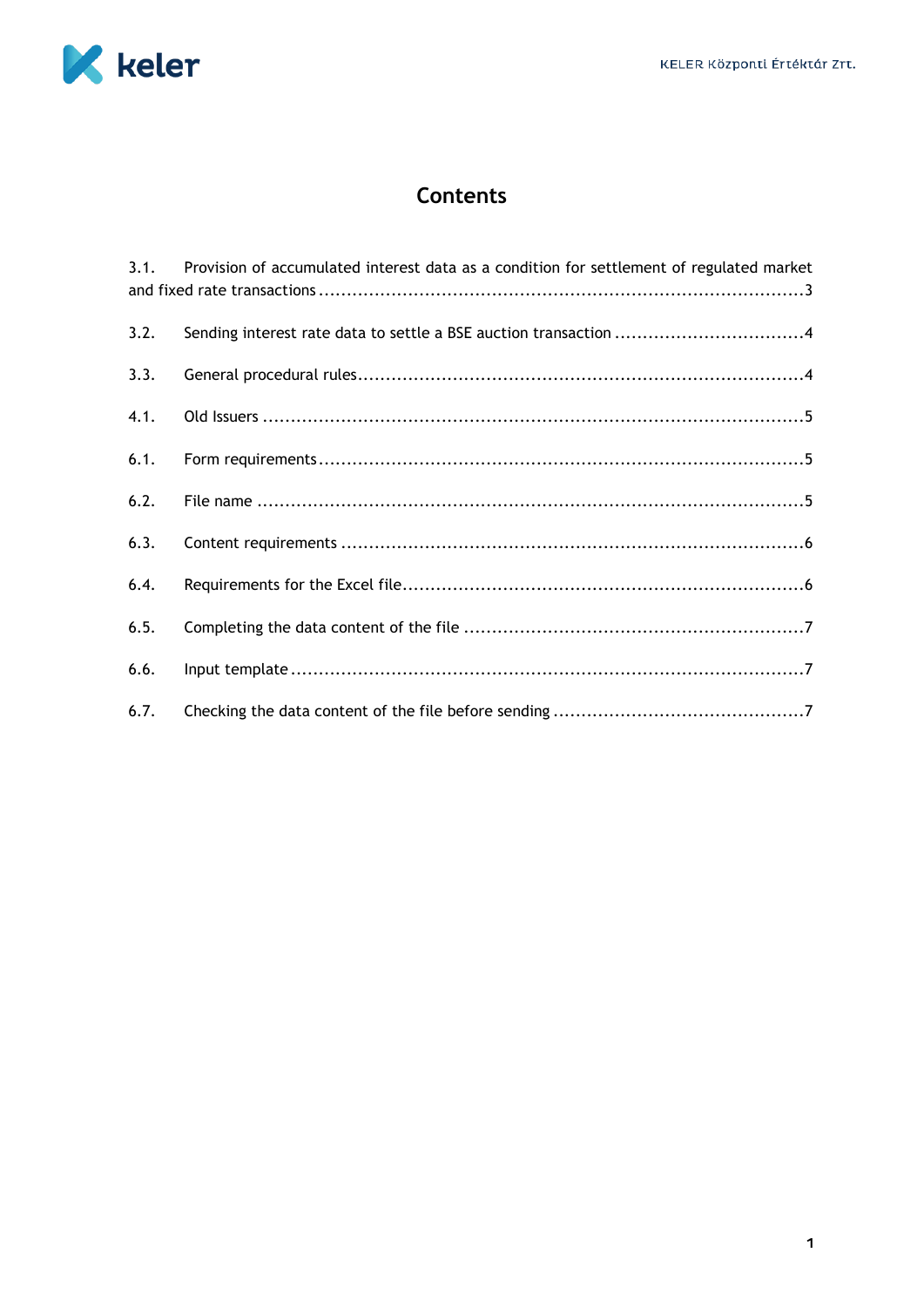

# 1. Introduction

This Depository Announcement contains information on the special detailed rules of providing the accumulated interests of debt securities regulated in Section II.1.4.5 of the General Business Rules (GBR) of KELER Central Depository Ltd. (KELER), listed/registered on the BSE and on the provision of accumulated interest on debt securities that are the subject of an issue by auction through the BSE MMTS1 system..

If the Issuer or its agent initiates an issue by auction through BSE's MMTS1 system, or, wishes to launch domestic or foreign interest-bearing debt securities to any trading platform of BSE (or if the product is already listed on BSE), it shall provide the data related to accumulated interests to KELER continuously, until the expiry of the debt securities or until the securities are listed on BSE product list.

Simultaneously with the BSE listing application, the Issuer or its data supply agent shall, in the case of a BSE auction issue, also file its application to KELER and request a certificate confirming that KELER has provided the accumulated interests. A certificate to this effect will be issued by CELER at the Issuer's request and sent to BSE.

### 2. Definitions

The terms and definitions used in this Depository Announcement shall be interpreted with the contents specified in the GBR and in the following section.

Data Supply Agent the person(s) indicated by the Issuer in the Issuer's Statement for supplying data on accumulated interests.

BÉT MMTS1: The Budapest Stock Exchange's MMTS1 trading system, to which stock exchange members are connected to participate in auctions.

BSE MMTS1 Auction Transaction: a transaction specified by the Budapest Stock Exchange in the Decision on the Rules for Auction Trading on the Auction Securities Floor of the MMTS1 Trading System.

FTD: BSE First Trading Day

 $\overline{a}$ 

Accumulated Interest: the interest percentage calculated by the Issuer for each day of the interest period of (fixed or variable rate) interest-bearing debt securities.

T day<sup>1</sup>: Transaction date (day of sending the file).

<sup>&</sup>lt;sup>1</sup> Please note that this T day is not the same as the T day specified in the GBR.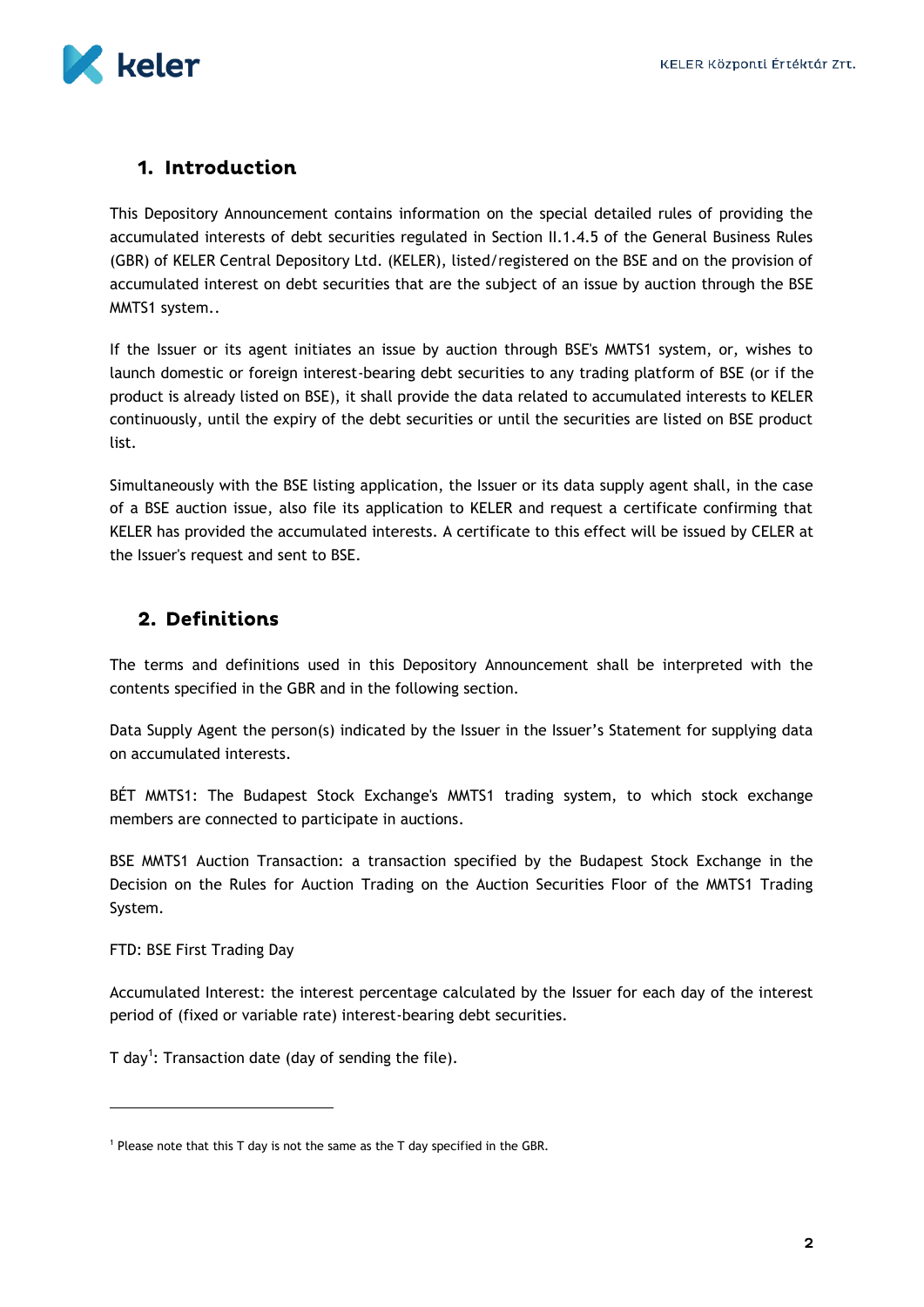

# 3. General rules of sending the accumulated interest

### <span id="page-3-0"></span> $3.1.$ Provision of accumulated interest data as a condition for settlement of regulated market and fixed rate transactions

The Issuer or its Data Supply Agent shall send the accumulated interest data from T+4 trading day to KELER's email address [refdata@keler.hu](mailto:refdata@keler.hu) before 16:00 2 days before the BSE trading day (T day) at the latest, so that the stock exchange transactions concluded for the given securities on T+2 day could be executed with the settlement amount adjusted with the accumulated interests.

### Example:

For securities already generated in a central securities account:

| <b>Day</b>        |           |                                                                                                                |
|-------------------|-----------|----------------------------------------------------------------------------------------------------------------|
| Monday            | T day     | the accumulated interests shall be sent before 16:00                                                           |
| Tuesday           | $T+1$ day | If the accumulated interest data are missing, KELER notifies BSE, which<br>suspends trading the next day       |
| Wednesday T+2 day |           | <b>BSE</b> trading day                                                                                         |
| Thursday          | $T+3$ day |                                                                                                                |
| Friday            | T+4 dav   | Day of settlement for (Wednesday) BSE trading day, the accumulated<br>interests shall be provided for this day |

For securities not generated and not available in a central securities account:

| Day       |                                 |                                                                                                                        |
|-----------|---------------------------------|------------------------------------------------------------------------------------------------------------------------|
| Friday    | $T$ day=<br>FTD-3<br>day        | Issuing and sending to BSE a KELER declaration (on central account<br>management, settlement and accumulated interest) |
| Monday    | $T+1$<br>$day = FTD -$<br>2 day | Issue of BSE decision                                                                                                  |
| Tuesday   | $T+2$ day                       |                                                                                                                        |
| Wednesday | $T+3$ dav                       | First day of trading on BSE (FTD)                                                                                      |
| Thursday  | $T+4$ day                       |                                                                                                                        |
| Friday    | $T+5$ day                       | Day of settlement for (Wednesday) FTD, the accumulated interest shall be<br>provided for this day                      |

If KELER does not receive the interest table required for the securities transaction before the deadline (before 16:00 on T day) in the proper format for the securities to be settled on T+4 day, then KELER notifies BSE on T+1 day on the missing data, and BSE is entitled to suspend the trading of the given securities according to its own regulation.

If the data received are found to be inadequate or incomplete, KELER notifies the Issuer or the Data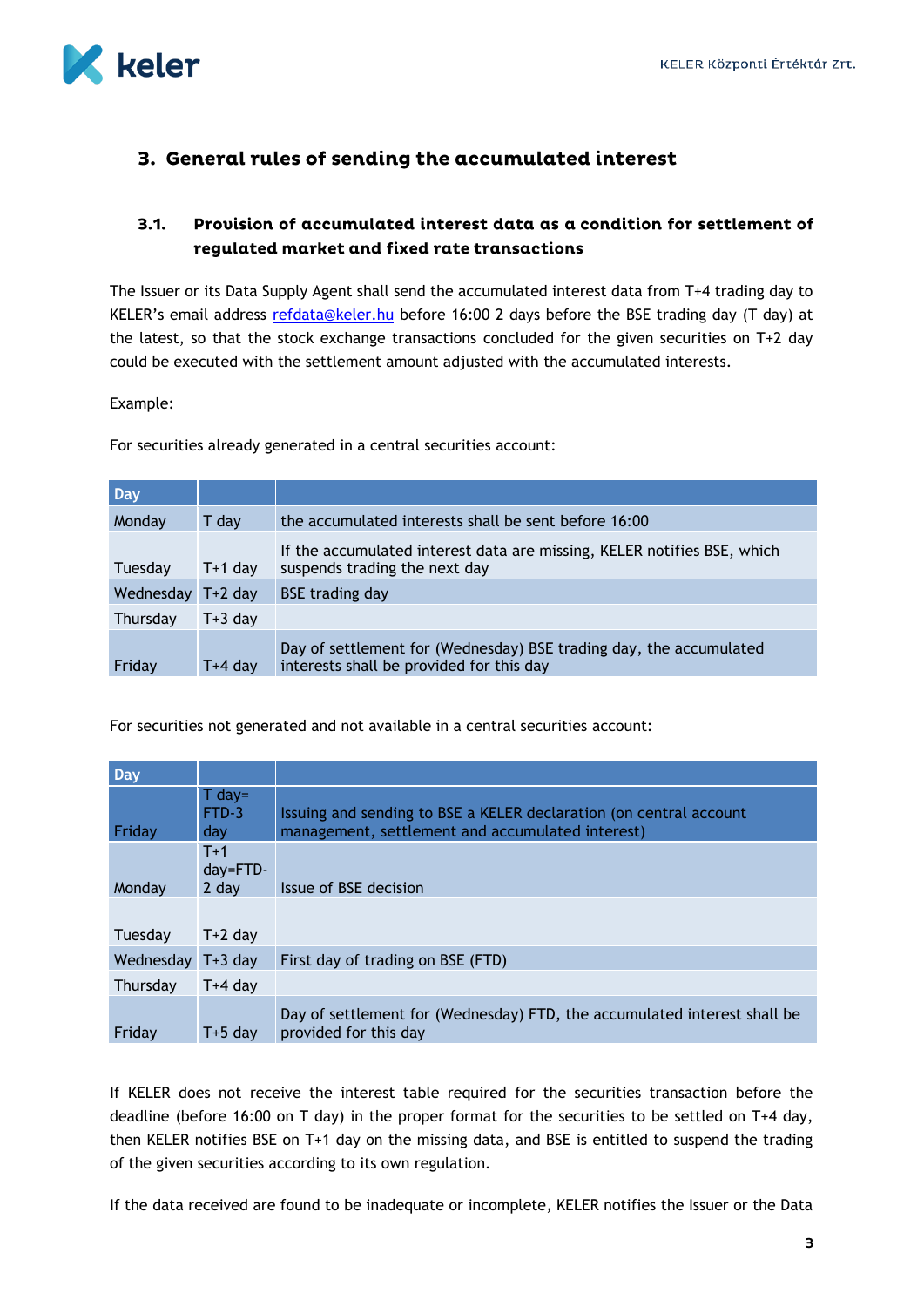

Supply Agent by email, to the person(s) sending the data primarily the person(s) indicated as contact person in the Issuer's Statement.

KELER does not assume any responsibility for the consequences of late submission of interest data in an incorrect format or content, or the failure to send the data.

### <span id="page-4-0"></span> $3.2.$ Sending interest rate data to settle a BSE auction transaction

If an Issuer initiates an over issuance of debt securities that have already been created but not admitted to a BSE market through the BSE MMTS1 auction system, KELER must issue a certificate to BSE at the request of the Issuer to ensure settlement of the auction, in accordance with BSE rules. The issuance of the certificate is subject to the availability of the accumulated interest data for the given security to KELER. To this end, the Issuer or its Data Supply Agent must send the accumulated interest data to the e-mail address [refdata@keler.hu](mailto:refdata@keler.hu) in the required format by the date of the issuance of the declaration.

### <span id="page-4-1"></span> $3.3.$ **General procedural rules**

KELER sends a confirmation to the Issuer or to its Data Supply Agent on the successful recording of the received data files by email to the person(s) sending the file, indicated as contact persons in the Issuer's Statement.

The Accumulated Interest data may be available to KELER

- in case of fixed rate debt securities, for the entire tenor, for each calendar day in a file,
- in case of variable rate debt securities, after establishing the interest rate, for each calendar day of the interest period, continuously.

If the Issuer modifies the tenor or the interest period of the debt securities within the tenor, and this affects the amount of accumulated interests, the Issuer shall also update the accumulated interests.

KELER does not accept accumulated interest data for a retrospective date, only for T+2 day at the earliest.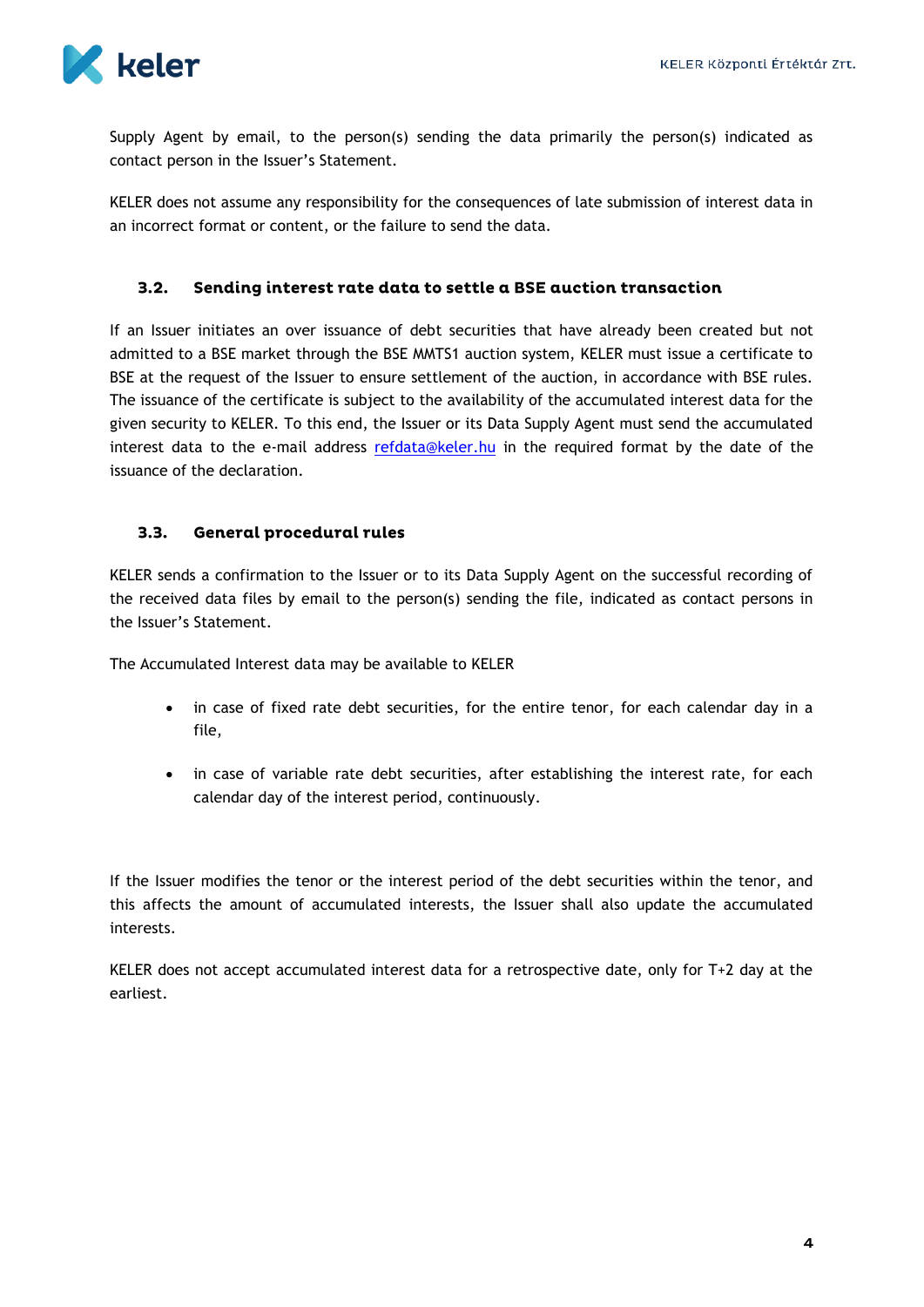

### 4. Data Supply Agent

For domestic securities issued in KELER (identified with ISIN codes starting with HU-), KELER registers the contact details indicated in the Issuer's Statement for the Issuer and the contact person responsible for sending the interest tables.

For foreign securities listed or to be listed on BSE, KELER registers the contact person indicated in the Issuer Statement request form.

### <span id="page-5-0"></span> $4.1.$ **Old Issuers**

If the Issuer has already listed interest-bearing debt securities on any platform of BSE, it shall indicate the Data Supply Agent(s) on the form entitled Issuer's Statement concerning the Data Supply Agent published on KELER's website (<https://www.keler.hu/Dokumentumtár/Formanyomtatványok/>). The related duly signed form shall be sent by the Issuer electronically to the email address [refdata@keler.hu.](mailto:refdata@keler.hu)

If the person of the Data Supply Agent changes, the Issuer shall report this in the aforesaid manner, on the aforesaid form to KELER.

It is the responsibility of the Issuer to provide the accumulated interest data to KELER even if it has appointed a data supply agent for providing the interest data. KELER does not assume any responsibility for the consequences of incorrect data format, or for the late or failed sending of the data.

KELER excludes its liability for the consequences of delay arising from data reconciliation during the processing of incorrect files or data sent with delay.

### **5. Concerned securities**

The issuer shall supply data, i.e. to send the accumulated data table, on securities that are subject to BSE auction to be issued, domestic or foreign interest-bearing debt-securities listed, registered or to be listed on BSE.

# 6. Form and content requirements of sending accumulated interest data

#### <span id="page-5-1"></span> $6.1.$ Form requirements

The accumulated interest input file is an EXCEL file edited with the structure required by KELER.

#### <span id="page-5-2"></span> $6.2.$ File name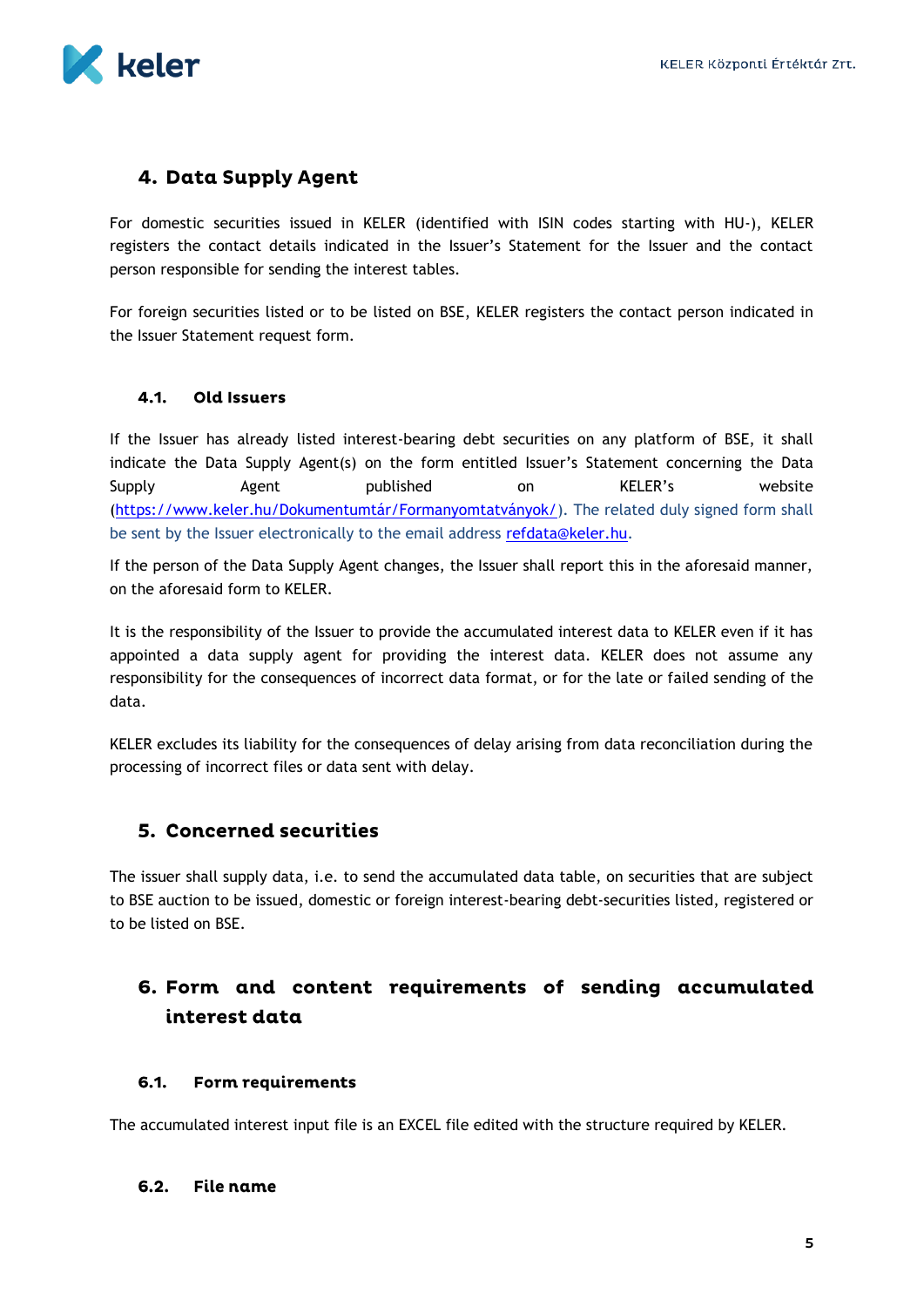

The file name shall contain 12 characters, and

- it shall start with the ISIN code,
- it shall have .xls extension, and the file name shall not contain any characters other than Latin letters and Arabic numbers (e.g. exclamation mark, question mark, dot,  $&$ etc.)

### <span id="page-6-0"></span> $6.3.$ **Content requirements**

Only the following data can be included in the file:

- ISIN code: of the securities for which the Issuer provides the accumulated interest data.
- Date: the day for which the Issuer provides the accumulated interests.
- Number of days: the number of days in the interest period on the basis of which the interests are calculated.
- Accumulated interest %: the interest amount to be paid as of the last interest payment day in this interest period,

with 4 decimals, separated by comma.

### <span id="page-6-1"></span>6.4. **Requirements for the Excel file**

The system will only recognise the Excel file if in accordance with the structure, only the given columns are uploaded, and there is no extra character **in any extra cell** of the file.

In the file, the interest cells shall contain data with 4 decimals.

The file cannot contain any extra columns or extra empty rows.

The file cannot contain any interest data for past dates, T-day and T+1 day.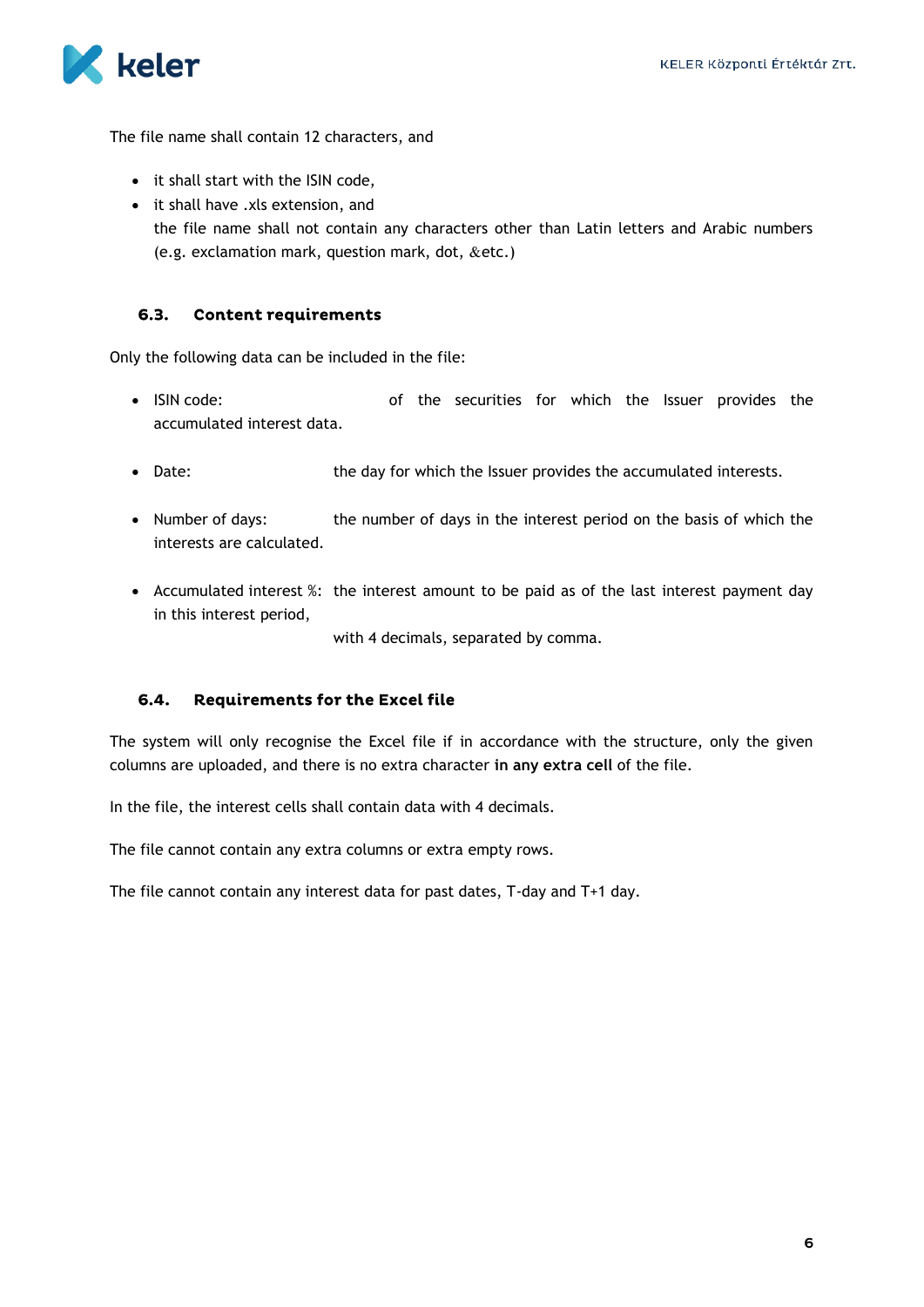

### <span id="page-7-0"></span>Completing the data content of the file  $6.5.$



- $\bullet$  1<sup>st</sup> row, A1 cell: ISIN code
- $\bullet$  2<sup>nd</sup> row: names of the columns (the system expects 3 columns)
- as of the  $3^{rd}$  row, the 3 columns are required,
	- A column: date (year, month, day, e.g. 2022.01.01),
	- B column: number of days passed,
	- C column: the accumulated interest percentage without % sign.

No formulas can be used in the date, number of days or accumulated interest fields (i.e. in this example, the date of 17.08.2022 in A4 cell cannot be indicated by writing 16.08.2022 in A3 cell and by writing the formula =A3+1 in A4 cell).

#### <span id="page-7-1"></span>6.6. Input template

The input template file named HU0000xxxx.xls is available on KELER's website at the following link (<https://www.keler.hu/Dokumentumtár/Formanyomtatványok/>) under the menu Accumulated interest.

#### <span id="page-7-2"></span> $6.7.$ Checking the data content of the file before sending

1. check: it shall be checked that the interest percentage is indicated with 4 decimals as data and not only the cell format setting displays it with 4 decimals.

2. check: it shall be checked that the file data structure does not contain damage (method of checking: go to A1 cell as the active cell and press CTRL+End – if as a result of this, the active cell goes to the 3<sup>rd</sup> column of the last row, then the file can be saved and sent to KELER, otherwise the data shall be copied into a new Excel worksheet).